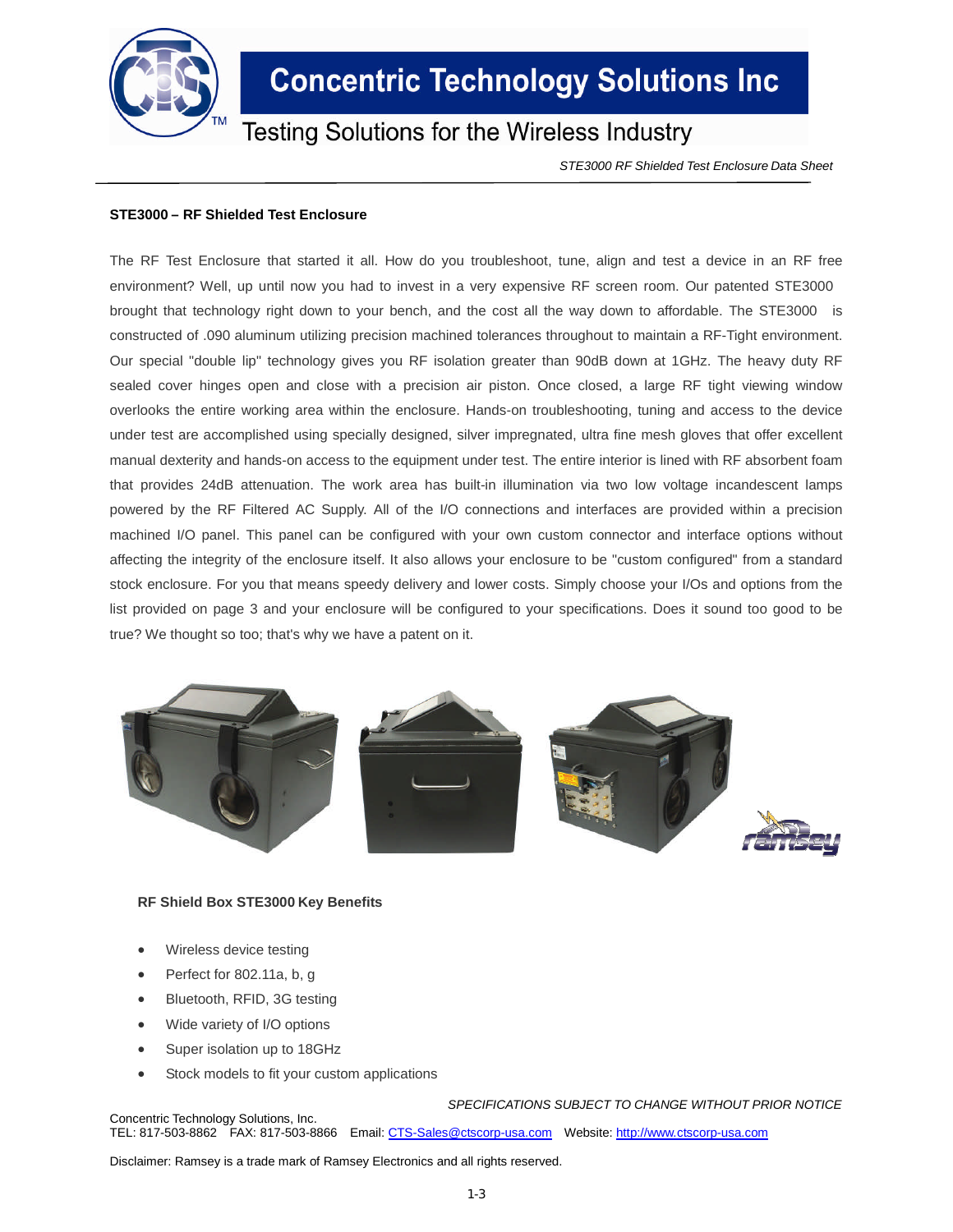

## **Concentric Technology Solutions Inc**

## Testing Solutions for the Wireless Industry

*STE3000 RF Shielded Test Enclosure Data Sheet*

- Super isolation up to 18 GHz
- RF radiating test fixture models for absolute repeatability testing of wireless devices
- Stock models to fit your custom applications

### **RF Shield Box STE3000 Specifications**

- RF absorbent foam liner
- Exclusive double lip RF tight gasket
- Universal I/O connector interface plate
- RF tight "hands-on" silver mesh gloves
- RF tight illuminated viewing window
- Gas filled cover strut
- Designed for hands-on adjustment and alignment of devices
- Isolation:
	- o -90dB @ 1GHz
	- o -90dB @ 3GHz
	- o -80dB @ 6GHz
- Dimension:
	- o Outside: 12.75"H x 18"W x 12"D
	- o Inside: 8"H x 17"W x 10.5"D

*SPECIFICATIONS SUBJECT TO CHANGE WITHOUT PRIOR NOTICE*

Concentric Technology Solutions, Inc. TEL: 817-503-8862 FAX: 817-503-8866 Email: CTS-Sales@ctscorp-usa.com Website: http://www.ctscorp-usa.com

Disclaimer: Ramsey is a trade mark of Ramsey Electronics and all rights reserved.